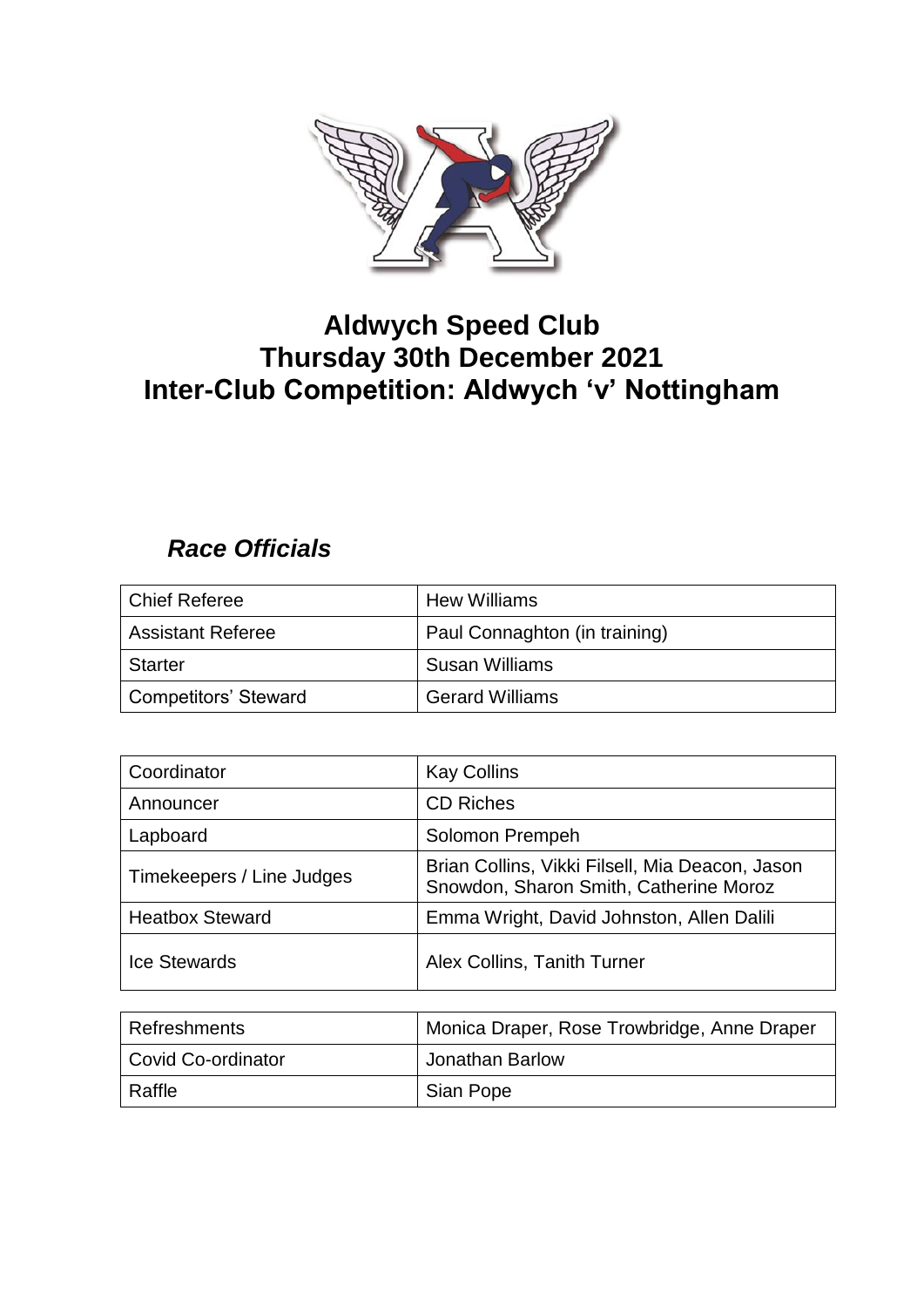#### **SCHEDULE**

| 17:00 | <b>Team Leaders Meeting</b>          |                       |
|-------|--------------------------------------|-----------------------|
| 17:25 | Pads On                              |                       |
| 17:35 | Warm Up                              | Races 1, 2 & 3        |
| 17:40 | Warm Up                              | Races 4, 5 & 6        |
| 17:50 | 2 min silence in memory of Ed Djemal |                       |
| 18:00 | Round 1                              | 6 x 500m              |
| 18:15 | Round 2                              | 5 x 500m              |
| 18:30 | Ice Clean                            |                       |
| 18:45 | Round 3                              | 6 x 500m              |
| 19:00 | Round 4 - Handicaps                  | 4 x 500m              |
| 19:15 | Round 5                              | 2 x 1000m, 2 x 777m   |
| 19:30 | Ice Clean                            |                       |
| 19:45 | Round 6                              | 2 x 1000m, 2 x 777m   |
| 20:00 | Round 7 - Relay / Elimination Race   | 1 x 3000m, 1 x 10 lap |
| 20:20 | Pads Off                             |                       |
| 20:30 | End                                  |                       |

**Handicaps:** The skater with the slowest PB in the race started at the 500m start line (scratch), with the next slowest skater by PB having a start position approx. 2m behind. The 3<sup>rd</sup> slowest skater started approx. 2m further back from the 2<sup>nd</sup> slowest skater, and so on. Therefore all skaters except those who started on scratch skated slightly further than 500m.

**Elimination Race:** All skaters started together and from lap two onwards, every lap, the skater at the back of the race across the finish line was eliminated until 3 skaters remained, who then raced the remaining two laps.

## **Warm Up Groups**

*Warm Up 1: Warm Up 2:* Peter Riches **Daniel Trowbridge** Kyle Ross-Waddell **Dante Dalili** Dante Dalili Theo Collins **Arran Murray** Arty Clarey **Tom Smith** Willem Murray **Alfie** Johnston Joseph Armstrong Zayyah Wright Lloyd Duncan Julia Branahan Peter Carr Carr Chanelle Wright Philippa Draper Violet Clarey

Olivia Weedon **Hubert Moszczynski** David Moszczynski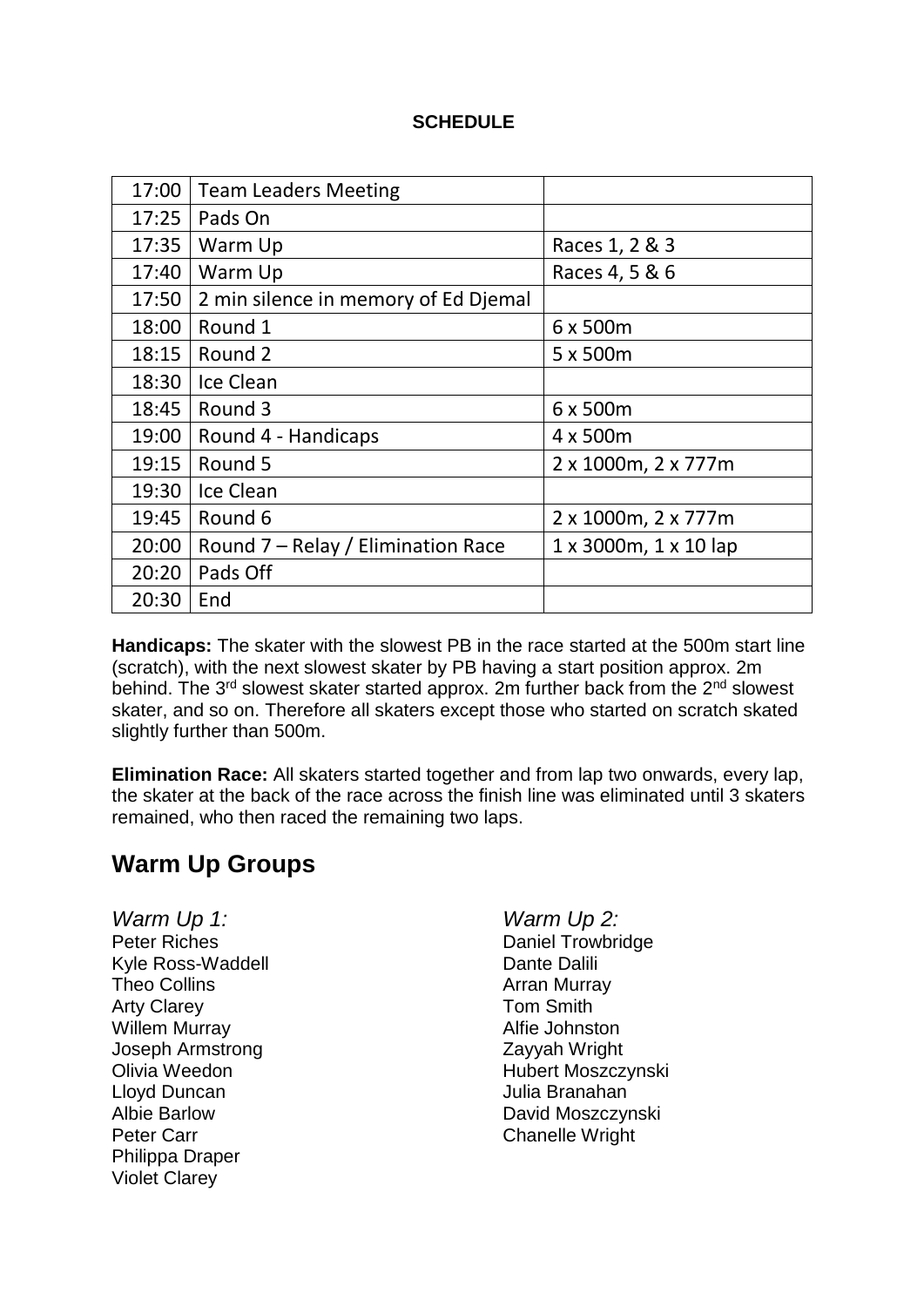## **LIST OF COMPETITORS**

|                         | <b>ALDWYCH</b> |                                   |               |  |  |  |  |  |  |
|-------------------------|----------------|-----------------------------------|---------------|--|--|--|--|--|--|
| 1                       | 59             | <b>Peter Riches</b>               | Sen           |  |  |  |  |  |  |
| $\overline{2}$          | 159            | Jun C                             |               |  |  |  |  |  |  |
| $\overline{\mathbf{3}}$ | 255            | Joseph Armstrong<br>Olivia Weedon |               |  |  |  |  |  |  |
| 4                       | 7              | Sen                               |               |  |  |  |  |  |  |
| 5                       | 101            | Philippa Draper                   | Jun A         |  |  |  |  |  |  |
| $6\phantom{1}6$         | 290            | <b>Theo Collins</b>               | Jun A         |  |  |  |  |  |  |
| $\overline{7}$          | 129            | <b>Albie Barlow</b>               | Jun D         |  |  |  |  |  |  |
| 8                       | 242            | <b>Peter Carr</b>                 | Master        |  |  |  |  |  |  |
| 9                       | 233            | Daniel Trowbridge                 | Jun E         |  |  |  |  |  |  |
| 10                      | 267            | Dante Dalili                      | Jun C         |  |  |  |  |  |  |
| 11                      | 193            | Alfie Johnston                    | Jun C         |  |  |  |  |  |  |
| 12                      | 298            | Julia Branagan                    | <b>Master</b> |  |  |  |  |  |  |
| 13                      | 222            | Jun F                             |               |  |  |  |  |  |  |
| 14                      | 220            | <b>Tom Smith</b>                  | Jun C         |  |  |  |  |  |  |
| 15                      | 183            | <b>Chanelle Wright</b>            | Jun C         |  |  |  |  |  |  |
|                         |                |                                   |               |  |  |  |  |  |  |
|                         |                |                                   |               |  |  |  |  |  |  |
|                         |                | <b>NOTTINGHAM</b>                 |               |  |  |  |  |  |  |
| 1                       | 299            | <b>Violet Clarey</b>              | Jun C         |  |  |  |  |  |  |
| $\overline{2}$          | 49             | Kyle Ross-Waddell                 | Sen           |  |  |  |  |  |  |
| 3                       | 37             | <b>Willem Murray</b>              | Jun C         |  |  |  |  |  |  |
| 4                       | 107            | <b>Arty Clarey</b>                | Jun B         |  |  |  |  |  |  |
| 5                       | 117            | <b>Hubert Moszczynski</b>         | Jun D         |  |  |  |  |  |  |
| 6                       | 276            | <b>Arran Murray</b>               | Jun E         |  |  |  |  |  |  |
| $\overline{7}$          | 229            | David Moszczynski                 | Jun E         |  |  |  |  |  |  |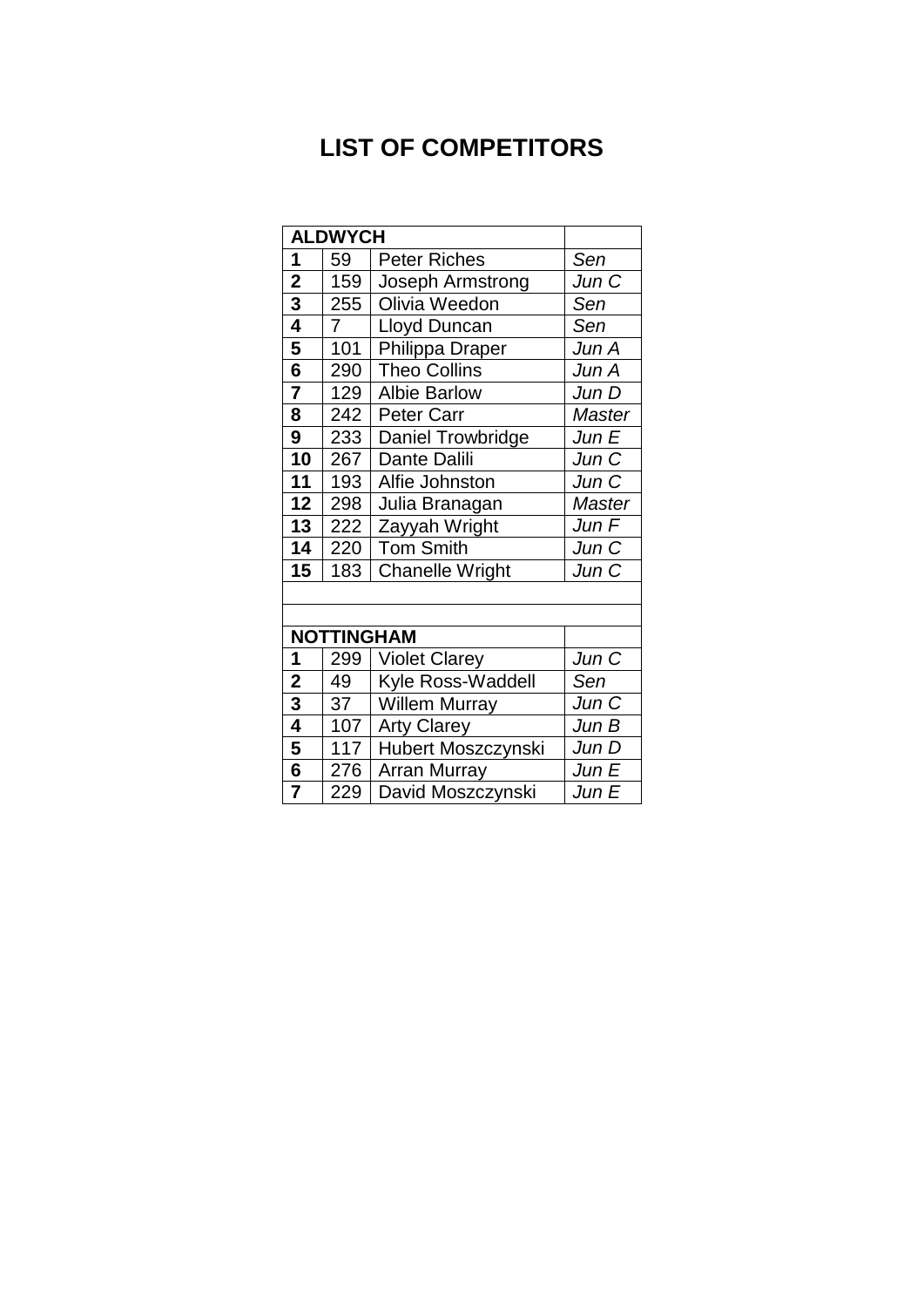| Heat <sup>1</sup>  |                                                        |             |                           |             | Heat 2     |                                                        |             |                         |             |
|--------------------|--------------------------------------------------------|-------------|---------------------------|-------------|------------|--------------------------------------------------------|-------------|-------------------------|-------------|
|                    | Heat                                                   |             | <b>Dist</b>               | 500m        |            | Heat                                                   |             | <b>Dist</b>             | 500m        |
| No.                | <b>Name</b>                                            | Club        | Pos                       | <b>Time</b> | No.        | <b>Name</b>                                            | <b>Club</b> | Pos                     | <b>Time</b> |
|                    | 59 Peter Riches                                        | <b>ALD</b>  | $\mathbf{1}$              | 48.47       |            | 49 Kyle Ross-Waddell                                   | <b>NOT</b>  | 1                       | 48.59       |
|                    | 159 Joseph Armstrong                                   | <b>ALD</b>  | $\overline{c}$            | 50.21       |            | 37 Willem Murray                                       | <b>NOT</b>  | $\overline{c}$          | 50.03       |
|                    | 255 Olivia Weedon                                      | <b>ALD</b>  | 3                         | 51.61       |            | 7 Lloyd Duncan                                         | <b>ALD</b>  | 3                       | 52.00       |
|                    | 299 Violet Clarey                                      | <b>NOT</b>  | $\overline{4}$            | 54.97       |            | 101 Philippa Draper                                    | <b>ALD</b>  | <b>DNF</b>              |             |
|                    | 1st + max 2 x 2nd to Race 7, next 5 to Race 8, Rest to |             |                           |             |            | 1st + max 2 x 2nd to Race 7, next 5 to Race 8, Rest to |             |                         |             |
| Race 9             |                                                        |             |                           |             | Race 9     |                                                        |             |                         |             |
| Heat $ 3 $         |                                                        |             |                           |             | Heat $ 4$  |                                                        |             |                         |             |
|                    | Heat                                                   |             | <b>Dist</b>               | 500m        |            | Heat                                                   |             | <b>Dist</b>             | 500m        |
| No.                | <b>Name</b>                                            | Club        | Pos                       | <b>Time</b> | No.        | <b>Name</b>                                            | Club        | Pos                     | <b>Time</b> |
|                    | 290 Theo Collins                                       | <b>ALD</b>  | 1                         | 47.15       |            | 233 Daniel Trowbridge                                  | <b>ALD</b>  | 1                       | 58.47       |
|                    | 107 Arty Clarey                                        | <b>NOT</b>  | $\overline{2}$            | 49.64       |            | 117 Hubert Moszczynski                                 | <b>NOT</b>  | $\overline{c}$          | 1:02.09     |
|                    | 129 Albie Barlow                                       | <b>ALD</b>  | $\mathsf 3$               | 51.12       |            | 298 Julia Branagan                                     | <b>ALD</b>  | 3                       | 1:06.32     |
|                    | 242 Peter Carr                                         | <b>ALD</b>  | $\overline{4}$            | 54.44       |            |                                                        |             |                         |             |
|                    | 1st + max 2 x 2nd to Race 7, next 5 to Race 8, Rest to |             |                           |             |            |                                                        |             |                         |             |
|                    |                                                        |             |                           |             |            | 1st to Race 9, 2nd + max 1 x 3rd to Race 10, Rest to   |             |                         |             |
| Race 9             |                                                        |             |                           |             | Race 11    |                                                        |             |                         |             |
| Heat 5             |                                                        |             |                           |             | Heat $6$   |                                                        |             |                         |             |
|                    |                                                        |             | <b>Dist</b>               | 500m        |            |                                                        |             | <b>Dist</b>             | 500m        |
| No.                | <b>Name</b>                                            | Club        | Pos                       | <b>Time</b> | No.        | <b>Name</b>                                            | <b>Club</b> | Pos                     | <b>Time</b> |
|                    | 267 Dante Dalili                                       | <b>ALD</b>  | $\mathbf{1}$              | 1:00.56     |            | 276 Arran Murray                                       | <b>NOT</b>  | 1                       | 1:02.85     |
|                    | 229 David Moszczynski                                  | <b>NOT</b>  | $\boldsymbol{2}$          | 1:04.89     |            | 220 Tom Smith                                          | <b>ALD</b>  | 2                       | 1:03.28     |
|                    | 193 Alfie Johnston                                     | ALD         | 3                         |             |            | 183 Chanelle Wright                                    | <b>ALD</b>  | 3                       | 1:16.84     |
|                    |                                                        |             |                           |             |            | 222 Zayyah Wright                                      | <b>ALD</b>  | 4                       | 1:27.47     |
|                    | 1st to Race 9, 2nd + max 1 x 3rd to Race 10, Rest to   |             |                           |             |            | 1st to Race 9, 2nd + max 1 x 3rd to Race 10, Rest to   |             |                         |             |
| Race 11            |                                                        |             |                           |             | Race 11    |                                                        |             |                         |             |
| Heat 7             |                                                        |             |                           |             | Heat $ 8 $ |                                                        |             |                         |             |
|                    | Round 2                                                |             | <b>Dist</b>               | 500m        |            |                                                        |             | <b>Dist</b>             | 500m        |
| No.                | <b>Name</b>                                            | <b>Club</b> | Pos                       | <b>Time</b> | No.        | <b>Name</b>                                            | Club        | Pos                     | <b>Time</b> |
|                    | 59 Peter Riches                                        | <b>ALD</b>  | 1                         | 45.18       |            | 159 Joseph Armstrong                                   | <b>ALD</b>  | 1                       | 56.62       |
|                    | 49 Kyle Ross-Waddell                                   | <b>NOT</b>  | $\overline{\mathbf{c}}$   | 45.25       |            | 7 Lloyd Duncan                                         | <b>ALD</b>  | $\overline{c}$          | 58.91       |
|                    | 290 Theo Collins                                       | <b>ALD</b>  | $\mathsf 3$               | 46.13       |            | 255 Olivia Weedon                                      | <b>ALD</b>  | 3                       | 59.59       |
|                    | 37 Willem Murray                                       | <b>NOT</b>  | $\overline{\mathbf{4}}$   | 50.03       |            | 242 Peter Carr                                         | <b>ALD</b>  | 4                       |             |
|                    | 107 Arty Clarey                                        | <b>NOT</b>  | 5                         |             |            | 129 Albie Barlow                                       | <b>ALD</b>  | DNF                     |             |
|                    |                                                        |             |                           |             |            |                                                        |             |                         |             |
| Heat 9             |                                                        |             |                           |             | Heat 10    |                                                        |             |                         |             |
|                    |                                                        |             | <b>Dist</b>               | 500m        |            |                                                        |             | <b>Dist</b>             | 500m        |
| No.                | <b>Name</b>                                            | <b>Club</b> | Pos                       | <b>Time</b> | No.        | <b>Name</b>                                            | <b>Club</b> | Pos                     | Time        |
|                    | 299 Violet Clarey                                      | <b>NOT</b>  | 1                         | 56.96       |            | 229 David Moszczynski                                  | <b>NOT</b>  | 1                       | 1:03.81     |
|                    | 233 Daniel Trowbridge                                  | <b>ALD</b>  | $\overline{\mathbf{c}}$   | 57.12       |            | 117 Hubert Moszczynski                                 | <b>NOT</b>  | 2                       | 1:04.03     |
|                    | 267 Dante Dalili                                       | <b>ALD</b>  | 3                         | 1:00.63     |            | 220 Tom Smith                                          | <b>ALD</b>  | 3                       | 1:04.47     |
|                    | 101 Philippa Draper                                    | <b>ALD</b>  | $\overline{\mathbf{4}}$   | 1:02.81     |            | 298 Julia Branagan                                     | <b>ALD</b>  | $\overline{\mathbf{4}}$ | 1:07.34     |
|                    | 276 Arran Murray                                       | <b>NOT</b>  | 5 <sup>1</sup>            | 1:06.21     |            |                                                        |             |                         |             |
|                    |                                                        |             |                           |             |            |                                                        |             |                         |             |
| Heat 11            |                                                        |             |                           |             | Heat 12    |                                                        |             |                         |             |
|                    |                                                        |             | <b>Dist</b>               | 500m        |            | Round 3                                                |             | <b>Dist</b>             | 500m        |
| No.                | <b>Name</b>                                            | Club        | Pos                       | <b>Time</b> | No.        | <b>Name</b>                                            | Club        | Pos                     | <b>Time</b> |
|                    | 193 Alfie Johnston                                     | <b>ALD</b>  | 1                         | 1:02.00     |            | 49 Kyle Ross-Waddell                                   | <b>NOT</b>  | 1                       | 44.91       |
|                    | 183 Chanelle Wright                                    | <b>ALD</b>  | $\overline{2}$            | 1:14.44     |            | 59 Peter Riches                                        | <b>ALD</b>  | $\boldsymbol{2}$        | 45.09       |
|                    | 222 Zayyah Wright                                      | <b>ALD</b>  | 3                         | 1:15.53     |            | 290 Theo Collins                                       | <b>ALD</b>  | 3                       | 45.22       |
|                    |                                                        |             |                           |             |            | 107 Arty Clarey                                        | <b>NOT</b>  | 4                       | 50.54       |
|                    |                                                        |             |                           |             |            |                                                        |             |                         |             |
| Heat <sup>13</sup> |                                                        |             |                           |             | Heat 14    |                                                        |             |                         |             |
|                    |                                                        |             | <b>Dist</b>               | 500m        |            |                                                        |             | <b>Dist</b>             | 500m        |
| No.                | <b>Name</b>                                            | Club        | Pos                       | <b>Time</b> | No.        | <b>Name</b>                                            | Club        | Pos                     | Time        |
|                    | 37 Willem Murray                                       | <b>NOT</b>  | 1                         | 49.78       |            | 242 Peter Carr                                         | <b>ALD</b>  | 1                       | 53.33       |
|                    | 255 Olivia Weedon                                      | <b>ALD</b>  | $\overline{2}$            | 52.68       |            | 299 Violet Clarey                                      | <b>NOT</b>  | $\overline{\mathbf{c}}$ | 56.19       |
|                    | 159 Joseph Armstrong                                   | <b>ALD</b>  | $\ensuremath{\mathsf{3}}$ | 52.78       |            | 101 Philippa Draper                                    | <b>ALD</b>  | $\mathbf{3}$            | 59.00       |
|                    | 7 Lloyd Duncan                                         | <b>ALD</b>  | $\overline{4}$            | 54.91       |            | 129 Albie Barlow                                       | <b>ALD</b>  | 4                       | 59.13       |
|                    |                                                        |             |                           |             |            |                                                        |             |                         |             |
| Heat $15$          |                                                        |             |                           |             | Heat 16    |                                                        |             |                         |             |
|                    |                                                        |             | <b>Dist</b>               | 500m        |            |                                                        |             | <b>Dist</b>             | 500m        |
| No.                | <b>Name</b>                                            | Club        | Pos                       | Time        | No.        | <b>Name</b>                                            | Club        | Pos                     | <b>Time</b> |
|                    | 233 Daniel Trowbridge                                  | ALD         | 1                         | 58.92       |            | 193 Alfie Johnston                                     | <b>ALD</b>  | 1                       | 1:01.65     |
|                    | 267 Dante Dalili                                       | <b>ALD</b>  | 2                         | 1:01.00     |            | 220 Tom Smith                                          | <b>ALD</b>  | 2                       | 1:01.81     |
|                    | 276 Arran Murray                                       | <b>NOT</b>  | $\mathsf 3$               | 1:04.15     |            | 298 Julia Branagan                                     | <b>ALD</b>  | $\mathbf{3}$            | 1:06.57     |
|                    | 117 Hubert Moszczynski                                 | <b>NOT</b>  | $\overline{\mathbf{4}}$   | 1:15.34     |            |                                                        |             |                         |             |
|                    |                                                        |             |                           |             |            |                                                        |             |                         |             |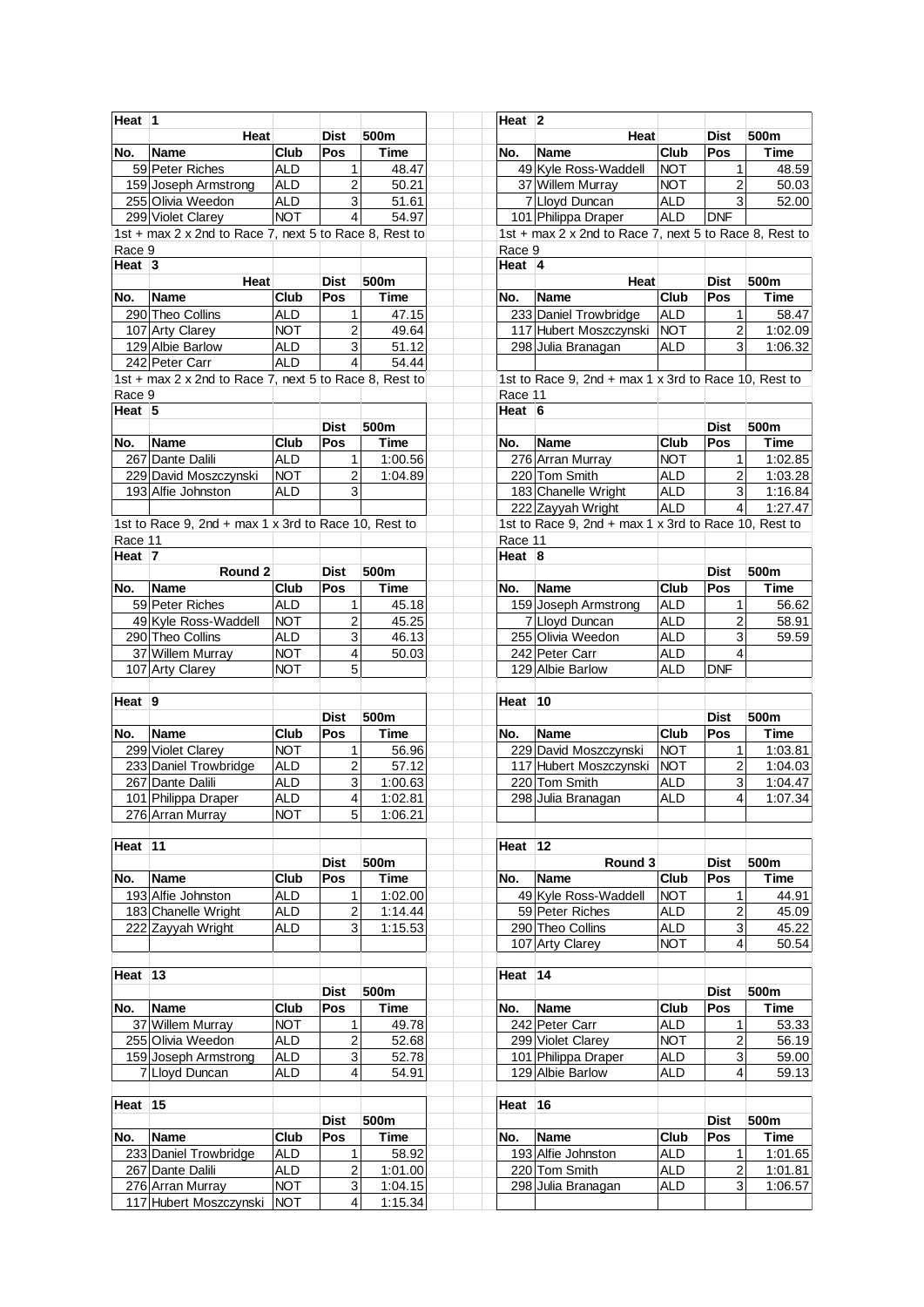|         | Heat 17     |                                                                   |                   |                         |             |  |         |  | Heat $18$       |                                            |                          |                |             |
|---------|-------------|-------------------------------------------------------------------|-------------------|-------------------------|-------------|--|---------|--|-----------------|--------------------------------------------|--------------------------|----------------|-------------|
|         |             |                                                                   |                   | <b>Dist</b>             | 500m        |  |         |  |                 | Round 4 - Handicap                         |                          | <b>Dist</b>    | 500m        |
|         | No.         | <b>Name</b>                                                       | Club              | Pos                     | Time        |  |         |  | No.             | <b>Name</b>                                | Club                     | Pos            | Time        |
|         |             | 183 Chanelle Wright                                               | <b>ALD</b>        | $\mathbf{1}$            | 1:05.96     |  |         |  |                 | 49 Kyle Ross-Waddell                       | <b>NOT</b>               | 1              | 47.32       |
|         |             | 229 David Moszczynski                                             | <b>NOT</b>        | $\overline{2}$          | 1:18.06     |  |         |  |                 | 59 Peter Riches                            | ALD                      | 2              | 47.50       |
|         |             | 222 Zayyah Wright                                                 | ALD               | 3                       | 1:33.12     |  |         |  |                 | 290 Theo Collins                           | <b>ALD</b>               | 3              | 47.70       |
|         |             |                                                                   |                   |                         |             |  |         |  |                 | 37 Willem Murray                           | <b>NOT</b>               | 4              | 49.51       |
|         |             |                                                                   |                   |                         |             |  |         |  |                 | 107 Arty Clarey                            | <b>NOT</b>               | 5              | 50.72       |
|         |             |                                                                   |                   |                         |             |  | Scratch |  |                 | 159 Joseph Armstrong                       | <b>ALD</b>               | 6              | 51.03       |
|         |             |                                                                   |                   |                         |             |  |         |  |                 |                                            |                          |                |             |
|         | Heat 19     |                                                                   |                   |                         |             |  |         |  | Heat $ 20$      |                                            |                          |                |             |
|         |             | Handicap                                                          |                   | <b>Dist</b>             | 500m        |  |         |  |                 | Handicap                                   |                          | <b>Dist</b>    | 500m        |
|         | No.         | <b>Name</b>                                                       | Club              | Pos                     | Time        |  |         |  | No.             | <b>Name</b>                                | Club                     | Pos            | Time        |
|         |             | 242 Peter Carr                                                    | <b>ALD</b>        | 1                       | 54.02       |  |         |  |                 | 233 Daniel Trowbridge                      | ALD                      | 1              | 59.68       |
| Scratch |             | 299 Violet Clarey                                                 | <b>NOT</b>        | $\overline{a}$          | 55.95       |  |         |  |                 | 267 Dante Dalili                           | <b>ALD</b>               | 2              | 1:00.96     |
|         |             | 129 Albie Barlow                                                  | <b>ALD</b>        | 3                       | 56.09       |  |         |  |                 | 220 Tom Smith                              | <b>ALD</b>               | 3              | 1:02.28     |
|         |             | 255 Olivia Weedon                                                 | <b>ALD</b>        | $\overline{\mathbf{4}}$ | 56.78       |  | Scratch |  |                 | 298 Julia Branagan                         | <b>ALD</b>               | 4              | 1:07.33     |
|         |             | 101 Philippa Draper                                               | ALD               | 5                       | 57.97       |  |         |  |                 | 193 Alfie Johnston                         | <b>ALD</b>               | 5              |             |
|         |             | 7 Lloyd Duncan                                                    | <b>ALD</b>        | 6                       | 58.69       |  |         |  |                 |                                            |                          |                |             |
|         |             |                                                                   |                   |                         |             |  |         |  |                 |                                            |                          |                |             |
|         | Heat 21     |                                                                   |                   |                         |             |  |         |  | Heat 22         |                                            |                          |                |             |
|         |             | Handicap                                                          |                   | <b>Dist</b>             | 500m        |  |         |  |                 | Round 5                                    |                          | <b>Dist</b>    | 1000m       |
|         | No.         | <b>Name</b>                                                       | Club              | Pos                     | Time        |  |         |  | No.             | Name                                       | Club                     | Pos            | <b>Time</b> |
|         |             | 229 David Moszczynski                                             | <b>NOT</b>        | $\mathbf{1}$            | 1:07.52     |  |         |  |                 | 59 Peter Riches                            | <b>ALD</b>               | 1              | 1:50.73     |
|         |             | 276 Arran Murray                                                  | <b>NOT</b>        | $\overline{a}$          | 1:08.63     |  |         |  |                 | 37 Willem Murray                           | <b>NOT</b>               | 2              | 1:52.41     |
|         |             | 117 Hubert Moszczynski                                            | <b>NOT</b>        | 3                       | 1:13.91     |  |         |  | 107 Arty Clarey | <b>NOT</b>                                 | 3                        | 1:54.47        |             |
|         |             | 183 Chanelle Wright                                               | <b>ALD</b>        | $\overline{\mathbf{4}}$ | 1:14.34     |  |         |  |                 | 7 Lloyd Duncan                             | <b>ALD</b>               | 4              | 1:58.18     |
| Scratch |             | 222 Zayyah Wright                                                 | ALD               | 5                       | 1:38.43     |  |         |  |                 | 129 Albie Barlow                           | <b>ALD</b>               | 5              | 2:00.38     |
|         |             |                                                                   |                   |                         |             |  |         |  |                 | 299 Violet Clarey                          | <b>NOT</b>               | 6              |             |
|         |             |                                                                   |                   |                         |             |  |         |  |                 | 1st, 2nd + 3rd to Race 26, Rest to Race 27 |                          |                |             |
|         | Heat $ 23 $ |                                                                   |                   |                         |             |  |         |  | Heat 24         |                                            |                          |                |             |
|         |             |                                                                   |                   | <b>Dist</b>             | 1000m       |  |         |  |                 |                                            |                          | <b>Dist</b>    | 777m        |
|         | No.         | <b>Name</b>                                                       | Club              | Pos                     | Time        |  |         |  | No.             | <b>Name</b>                                | Club                     | Pos            | Time        |
|         |             | 290 Theo Collins                                                  | ALD               | $\mathbf{1}$            | 1:51.98     |  |         |  |                 | 233 Daniel Trowbridge                      | <b>ALD</b>               | 1              | 1:37.59     |
|         |             | 49 Kyle Ross-Waddell                                              | <b>NOT</b>        | $\overline{c}$          | 1:52.77     |  |         |  |                 | 193 Alfie Johnston                         | <b>ALD</b>               | 2              | 1:37.69     |
|         |             | 159 Joseph Armstrong                                              | <b>ALD</b>        |                         | 1:53.38     |  |         |  |                 | 183 Chanelle Wright                        | <b>ALD</b>               |                | 1:46.10     |
|         |             | 242 Peter Carr                                                    |                   | 3                       | 1:58.65     |  |         |  |                 |                                            |                          | 3<br>4         | 1:54.69     |
|         |             | 255 Olivia Weedon                                                 | ALD<br><b>ALD</b> | $\overline{4}$<br>5     | 2:02.72     |  |         |  |                 | 229 David Moszczynski<br>220 Tom Smith     | <b>NOT</b><br><b>ALD</b> | <b>DNF</b>     |             |
|         |             |                                                                   |                   | 6                       | 2:08.29     |  |         |  |                 |                                            |                          |                |             |
|         |             | 101 Philippa Draper<br>1st, 2nd + 3rd to Race 26, Rest to Race 27 | <b>ALD</b>        |                         |             |  |         |  |                 | 1st, 2nd + 3rd to Race 28, Rest to Race 29 |                          |                |             |
|         | Heat 25     |                                                                   |                   |                         |             |  |         |  | Heat $ 26$      |                                            |                          |                |             |
|         |             |                                                                   |                   | Dist                    | 777m        |  |         |  |                 | Round 6                                    |                          | <b>Dist</b>    | 1000m       |
|         |             | <b>Name</b>                                                       | Club              | Pos                     | Time        |  |         |  | No.             | <b>Name</b>                                | Club                     | Pos            | Time        |
|         | No.         |                                                                   |                   |                         |             |  |         |  |                 |                                            |                          |                |             |
|         |             | 267 Dante Dalili                                                  | <b>ALD</b>        | 1                       | 1:41.06     |  |         |  |                 | 59 Peter Riches                            | <b>ALD</b><br><b>ALD</b> | 1              | 1:34.31     |
|         |             | 276 Arran Murray                                                  | <b>NOT</b>        | $\overline{2}$          | 1:43.85     |  |         |  |                 | 290 Theo Collins                           |                          | $\overline{c}$ | 1:36.96     |
|         |             | 117 Hubert Moszczynski NOT                                        |                   | $\overline{3}$          | 1:46.40     |  |         |  |                 | 49 Kyle Ross-Waddell                       | <b>NOT</b>               | $\mathsf{a}$   | 1:40.84     |
|         |             | 298 Julia Branagan                                                | <b>ALD</b>        | $\vert$                 | 2:04.37     |  |         |  |                 | 107 Arty Clarey                            | <b>NOT</b>               | 4              | 1:43.19     |
|         |             | 222 Zayyah Wright                                                 | ALD               | <b>DNS</b>              |             |  |         |  |                 | 37 Willem Murray                           | <b>NOT</b>               | 5              | 1:50.47     |
|         |             |                                                                   |                   |                         |             |  |         |  |                 | 159 Joseph Armstrong                       | ALD                      | 6 <sup>1</sup> | 1:54.68     |
|         |             | 1st, 2nd + 3rd to Race 28, Rest to Race 29                        |                   |                         |             |  |         |  |                 |                                            |                          |                |             |
|         | Heat 27     |                                                                   |                   |                         |             |  |         |  | Heat 28         |                                            |                          |                |             |
|         |             |                                                                   |                   | <b>Dist</b>             | 1000m       |  |         |  |                 |                                            |                          | <b>Dist</b>    | 777m        |
|         | No.         | <b>Name</b>                                                       | Club              | Pos                     | <b>Time</b> |  |         |  | No.             | Name                                       | Club                     | Pos            | Time        |
|         |             | 242 Peter Carr                                                    | ALD               | 1                       | 1:50.26     |  |         |  |                 | 233 Daniel Trowbridge                      | <b>ALD</b>               | 1              | 1:33.21     |
|         |             | 129 Albie Barlow                                                  | ALD               | $\overline{c}$          | 1:50.55     |  |         |  |                 | 267 Dante Dalili                           | ALD                      | 2              | 1:34.89     |
|         |             | 7 Lloyd Duncan                                                    | ALD               | 3                       | 1:52.75     |  |         |  |                 | 276 Arran Murray                           | <b>NOT</b>               | 3              | 1:42.66     |
|         |             | 255 Olivia Weedon                                                 | ALD               | $\overline{4}$          | 1:53.14     |  |         |  |                 | 183 Chanelle Wright                        | <b>ALD</b>               | 4              | 1:43.40     |
|         |             | 101 Philippa Draper                                               | ALD               | 5 <sub>l</sub>          | 1:59.28     |  |         |  |                 | 117 Hubert Moszczynski                     | <b>NOT</b>               | 5              | 1:46.84     |
|         |             | 299 Violet Clarey                                                 | <b>NOT</b>        | 6                       | 2:10.43     |  |         |  |                 | 193 Alfie Johnston                         | <b>ALD</b>               | 6 <sup>1</sup> | 1:50.56     |
|         |             |                                                                   |                   |                         |             |  |         |  |                 |                                            |                          |                |             |
|         | Heat $ 29 $ |                                                                   |                   |                         |             |  |         |  |                 |                                            |                          |                |             |
|         |             |                                                                   |                   | <b>Dist</b>             | 777m        |  |         |  |                 |                                            |                          |                |             |
|         | No.         | <b>Name</b>                                                       | Club              | Pos                     | Time        |  |         |  |                 |                                            |                          |                |             |
|         |             | 229 David Moszczynski                                             | <b>NOT</b>        | 1                       | 1:46.98     |  |         |  |                 |                                            |                          |                |             |
|         |             | 298 Julia Branagan                                                | <b>ALD</b>        | $\overline{\mathbf{c}}$ | 1:47.30     |  |         |  |                 |                                            |                          |                |             |
|         |             | 222 Zayyah Wright                                                 | ALD<br><b>ALD</b> | 3                       | 2:28.50     |  |         |  |                 |                                            |                          |                |             |
|         |             | 220 Tom Smith                                                     |                   | <b>DNS</b>              |             |  |         |  |                 |                                            |                          |                |             |